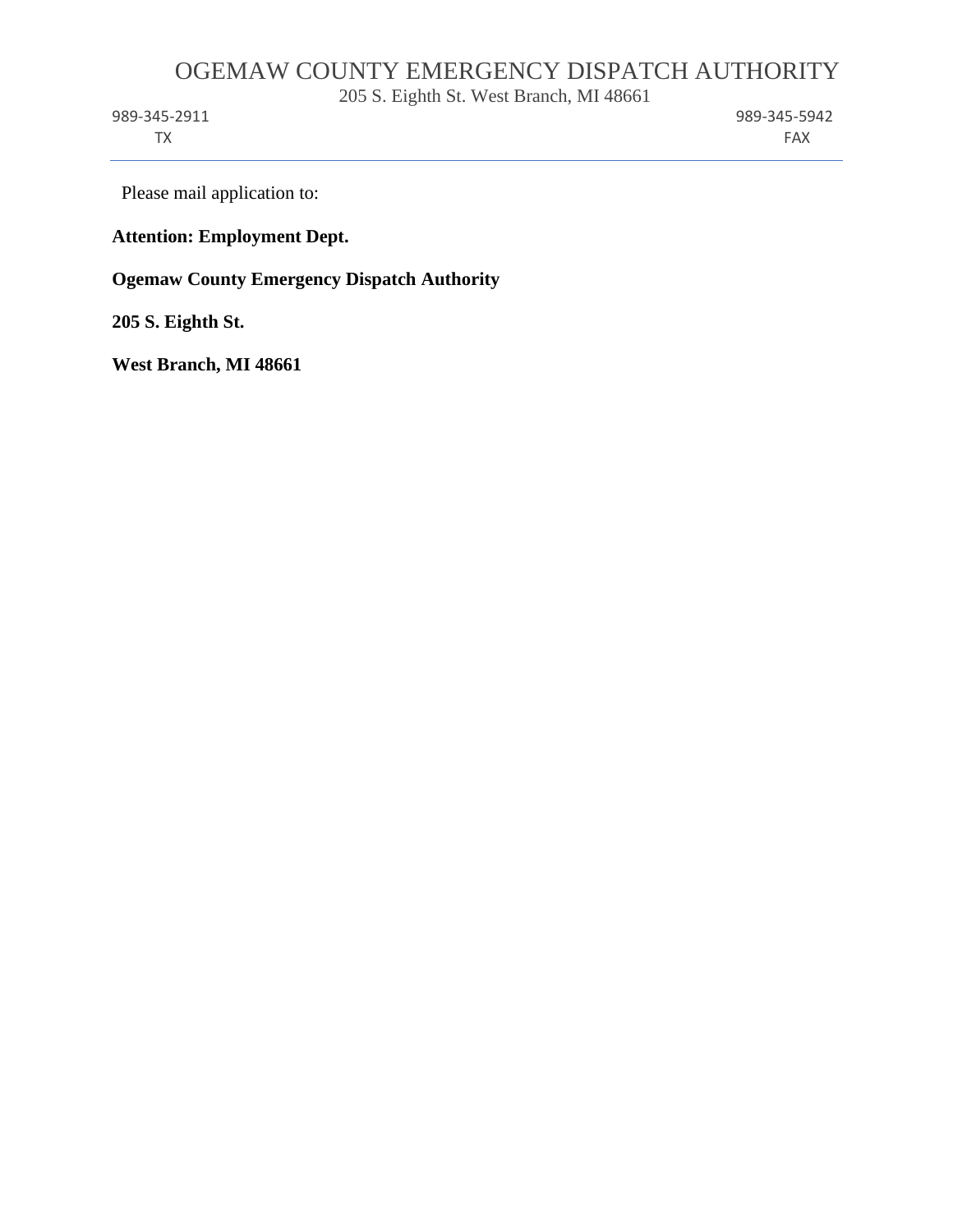## **OGEMAW COUNTY EMERGENCY DISPATCH AUTHORITY**

#### **APPLICATION FOR EMPLOYMENT**

#### **APPLICANTS MAY BE TESTED FOR ILLEGAL DRUGS**

| <b>PLEASE COMPLETE PAGES 1-5.</b> |        |        |                                                                                        |        |
|-----------------------------------|--------|--------|----------------------------------------------------------------------------------------|--------|
|                                   |        |        |                                                                                        |        |
|                                   | Last   | First  | Middle                                                                                 | Maiden |
| Present address                   |        |        |                                                                                        |        |
|                                   | Number | Street | City<br>State<br>Zip                                                                   |        |
| How long _______________________  |        |        | Social Security No. _________ - ______ - ________                                      |        |
| Telephone ()                      |        |        |                                                                                        |        |
|                                   |        |        | Days/hours available to work<br>No Pref _____________ Thur ____________<br>Wed Sun Sun |        |
|                                   |        |        | Can you work nights?                                                                   |        |
|                                   |        |        | Employment desired GFULL-TIME ONLY GPART-TIME ONLY GFULL- OR PART-TIME                 |        |
| When available for work?          |        |        |                                                                                        |        |

| TYPE OF SCHOOL       | NAME OF SCHOOL | <b>LOCATION</b><br>(Complete mailing<br>address) | NUMBER OF YEARS<br><b>COMPLETED</b> | <b>MAJOR &amp;</b><br><b>DEGREE</b> |
|----------------------|----------------|--------------------------------------------------|-------------------------------------|-------------------------------------|
| High School          |                |                                                  |                                     |                                     |
|                      |                |                                                  |                                     |                                     |
| College              |                |                                                  |                                     |                                     |
|                      |                |                                                  |                                     |                                     |
| Bus, or Trade School |                |                                                  |                                     |                                     |
|                      |                |                                                  |                                     |                                     |
| Professional School  |                |                                                  |                                     |                                     |
|                      |                |                                                  |                                     |                                     |
|                      |                |                                                  |                                     |                                     |

HAVE YOU EVER BEEN CONVICTED OF A CRIME?  $\Box$  No  $\Box$  Yes

If yes, explain number of conviction(s), nature of offense(s) leading to conviction(s), how recently such offense(s) was/were committed, sentence(s) imposed, and type(s) of rehabilitation. \_\_\_\_\_\_\_\_\_\_\_\_\_\_\_\_\_\_\_\_\_\_\_\_\_\_\_\_\_\_\_\_\_\_\_\_\_\_\_\_\_\_\_\_\_\_\_\_\_

 $\_$  ,  $\_$  ,  $\_$  ,  $\_$  ,  $\_$  ,  $\_$  ,  $\_$  ,  $\_$  ,  $\_$  ,  $\_$  ,  $\_$  ,  $\_$  ,  $\_$  ,  $\_$  ,  $\_$  ,  $\_$  ,  $\_$  ,  $\_$  ,  $\_$  ,  $\_$  ,  $\_$  ,  $\_$  ,  $\_$  ,  $\_$  ,  $\_$  ,  $\_$  ,  $\_$  ,  $\_$  ,  $\_$  ,  $\_$  ,  $\_$  ,  $\_$  ,  $\_$  ,  $\_$  ,  $\_$  ,  $\_$  ,  $\_$  ,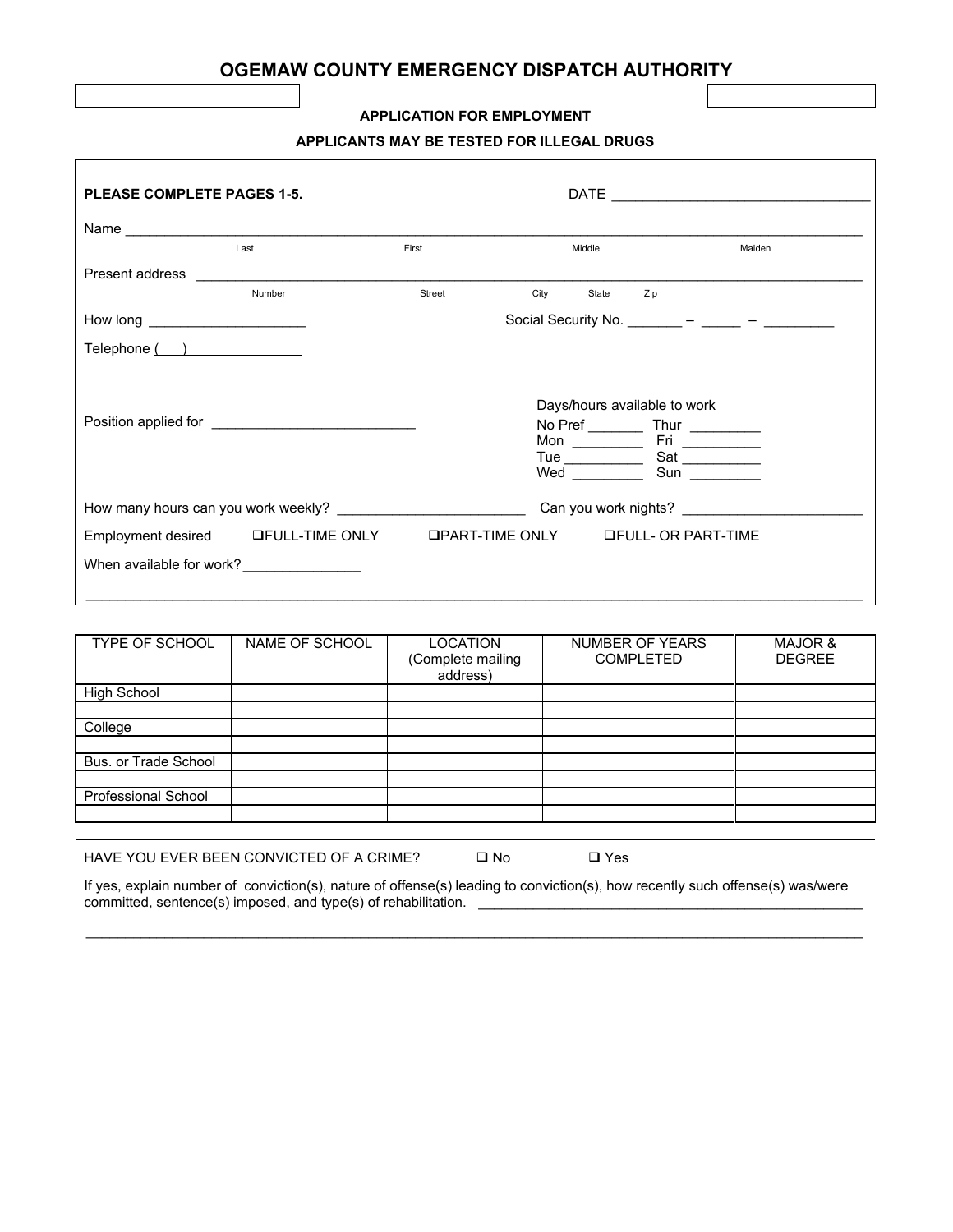|--|

 $\mathbf{I}$ 

ן

|                                                                                                                                                                                                                                                                                          |                      | <b>APPLICATION FOR EMPLOYMENT</b> |                                 |  |
|------------------------------------------------------------------------------------------------------------------------------------------------------------------------------------------------------------------------------------------------------------------------------------------|----------------------|-----------------------------------|---------------------------------|--|
|                                                                                                                                                                                                                                                                                          |                      |                                   |                                 |  |
| DO YOU HAVE A DRIVER'S LICENSE?                                                                                                                                                                                                                                                          | $\Box$ Yes $\Box$ No |                                   |                                 |  |
| What is your means of transportation to work? __________________________________                                                                                                                                                                                                         |                      |                                   |                                 |  |
| Driver's license<br>Expiration date _________________________                                                                                                                                                                                                                            |                      | □ Operator                        | □ Commercial (CDL) □ Chauffeur  |  |
| Have you had any accidents during the past three years?<br>Have you had any moving violations during the past three years?                                                                                                                                                               |                      |                                   | How Many? _____________________ |  |
| Typing skills? Yes WPM _______                                                                                                                                                                                                                                                           |                      | No.                               |                                 |  |
|                                                                                                                                                                                                                                                                                          |                      |                                   |                                 |  |
| Please list two references other than relatives or previous employers.                                                                                                                                                                                                                   |                      |                                   |                                 |  |
|                                                                                                                                                                                                                                                                                          |                      |                                   |                                 |  |
|                                                                                                                                                                                                                                                                                          |                      |                                   |                                 |  |
|                                                                                                                                                                                                                                                                                          |                      |                                   |                                 |  |
|                                                                                                                                                                                                                                                                                          |                      |                                   |                                 |  |
|                                                                                                                                                                                                                                                                                          |                      |                                   |                                 |  |
| Telephone ( )                                                                                                                                                                                                                                                                            |                      |                                   |                                 |  |
|                                                                                                                                                                                                                                                                                          |                      |                                   |                                 |  |
| An application form sometimes makes it difficult for an individual to adequately summarize a complete background. Use the<br>space below to summarize any additional information necessary to describe your full qualifications for the specific position for<br>which you are applying. |                      |                                   |                                 |  |
|                                                                                                                                                                                                                                                                                          |                      |                                   |                                 |  |
|                                                                                                                                                                                                                                                                                          |                      |                                   |                                 |  |
|                                                                                                                                                                                                                                                                                          |                      |                                   |                                 |  |
|                                                                                                                                                                                                                                                                                          |                      |                                   |                                 |  |
|                                                                                                                                                                                                                                                                                          |                      |                                   |                                 |  |
|                                                                                                                                                                                                                                                                                          |                      |                                   |                                 |  |
|                                                                                                                                                                                                                                                                                          |                      |                                   |                                 |  |
|                                                                                                                                                                                                                                                                                          |                      |                                   |                                 |  |
|                                                                                                                                                                                                                                                                                          |                      |                                   |                                 |  |

Г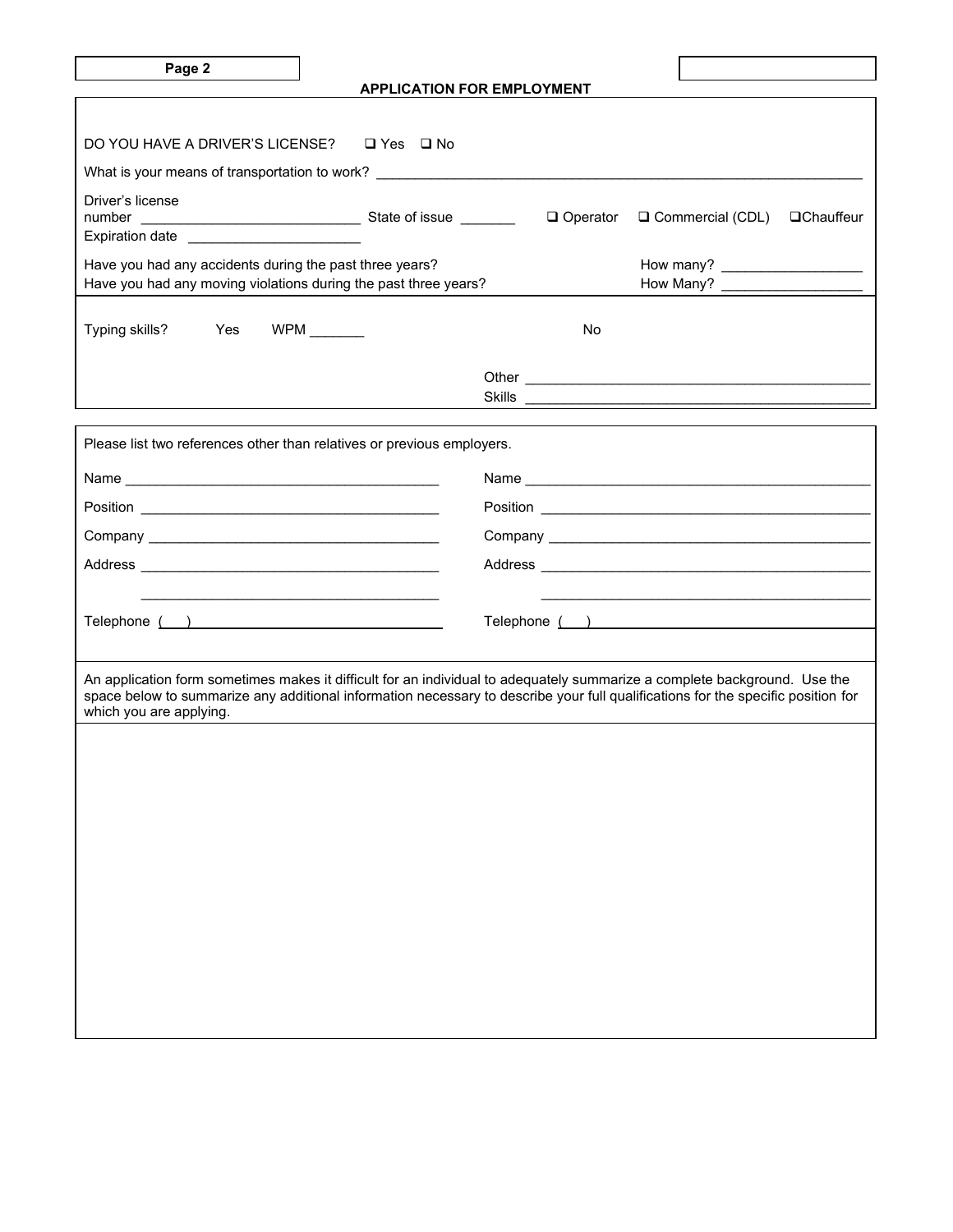| r |  |
|---|--|
|---|--|

| <b>APPLICATION FOR EMPLOYMENT</b> |  |  |
|-----------------------------------|--|--|
|-----------------------------------|--|--|

|                                             | <b>MILITARY</b>      |                      |  |                |  |
|---------------------------------------------|----------------------|----------------------|--|----------------|--|
| HAVE YOU EVER BEEN IN THE ARMED FORCES?     | $\Box$ Yes $\Box$ No |                      |  |                |  |
| ARE YOU NOW A MEMBER OF THE NATIONAL GUARD? |                      | $\Box$ Yes $\Box$ No |  |                |  |
| Specialty                                   | Date Entered         |                      |  | Discharge Date |  |

| Work              | Please list your work experience for the past five years beginning with your most recent job held. |
|-------------------|----------------------------------------------------------------------------------------------------|
| <b>Experience</b> | If you were self-employed, give firm name. Attach additional sheets if necessary.                  |

| Name of employer<br>Address                                                                                                       | Name of last<br>supervisor | Employment dates | Pay or salary |  |
|-----------------------------------------------------------------------------------------------------------------------------------|----------------------------|------------------|---------------|--|
| City, State, Zip Code<br>Phone number                                                                                             |                            | From             | Start         |  |
|                                                                                                                                   |                            | To               | Final         |  |
|                                                                                                                                   | Your last job title        |                  |               |  |
| Reason for leaving (be specific)                                                                                                  |                            |                  |               |  |
| List the jobs you held, duties performed, skills used or learned, advancements or promotions while you worked at this<br>company. |                            |                  |               |  |

| Name of employer<br>Address                                                                                                       | Name of last<br>supervisor | Employment dates | Pay or salary |
|-----------------------------------------------------------------------------------------------------------------------------------|----------------------------|------------------|---------------|
| City, State, Zip Code<br>Phone number                                                                                             |                            | From             | Start         |
|                                                                                                                                   |                            | To               | Final         |
|                                                                                                                                   | Your Last Job Title        |                  |               |
| Reason for leaving (be specific)                                                                                                  |                            |                  |               |
| List the jobs you held, duties performed, skills used or learned, advancements or promotions while you worked at this<br>company. |                            |                  |               |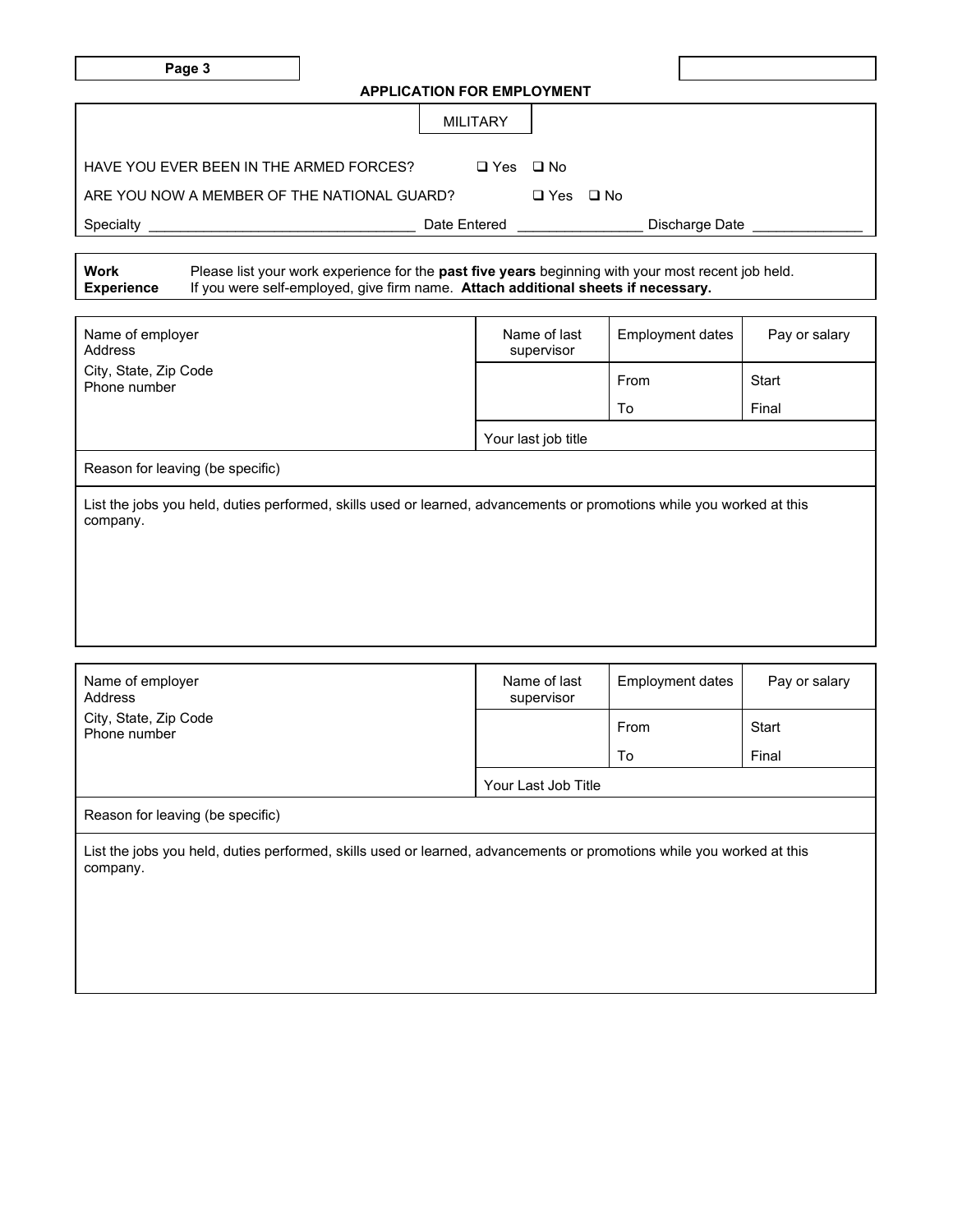| a sa<br>×<br>۰, |  |
|-----------------|--|
|-----------------|--|

### **APPLICATION FOR EMPLOYMENT**

| Work       | Please list your work experience for the <b>past f</b> |  |
|------------|--------------------------------------------------------|--|
| experience | If you were self-employed, give firm name. At          |  |

Please list your work experience for the **past five years** beginning with your most recent job held. If you were self-employed, give firm name. **Attach additional sheets if necessary.**

| Name of employer<br>Address                                                                                                       | Name of last<br>supervisor | Employment dates | Pay or salary |  |  |
|-----------------------------------------------------------------------------------------------------------------------------------|----------------------------|------------------|---------------|--|--|
| City, State, Zip Code<br>Phone number                                                                                             |                            | From             | Start         |  |  |
|                                                                                                                                   |                            | To               | Final         |  |  |
|                                                                                                                                   | Your last job title        |                  |               |  |  |
| Reason for leaving (be specific)                                                                                                  |                            |                  |               |  |  |
| List the jobs you held, duties performed, skills used or learned, advancements or promotions while you worked at this<br>company. |                            |                  |               |  |  |

| Name of employer<br>Address                                                                                                       | Name of last<br>supervisor | <b>Employment dates</b> | Pay or salary |  |  |
|-----------------------------------------------------------------------------------------------------------------------------------|----------------------------|-------------------------|---------------|--|--|
| City, State, Zip Code<br>Phone number                                                                                             |                            | From                    | Start         |  |  |
|                                                                                                                                   |                            | To                      | Final         |  |  |
|                                                                                                                                   | Your last job title        |                         |               |  |  |
| Reason for leaving (be specific)                                                                                                  |                            |                         |               |  |  |
| List the jobs you held, duties performed, skills used or learned, advancements or promotions while you worked at this<br>company. |                            |                         |               |  |  |

| May we contact your present employer?                           | $\Box$ Yes $\Box$ No |  |
|-----------------------------------------------------------------|----------------------|--|
| Did you complete this application yourself $\Box$ Yes $\Box$ No |                      |  |
| If not, who did?                                                |                      |  |

**Page 4**